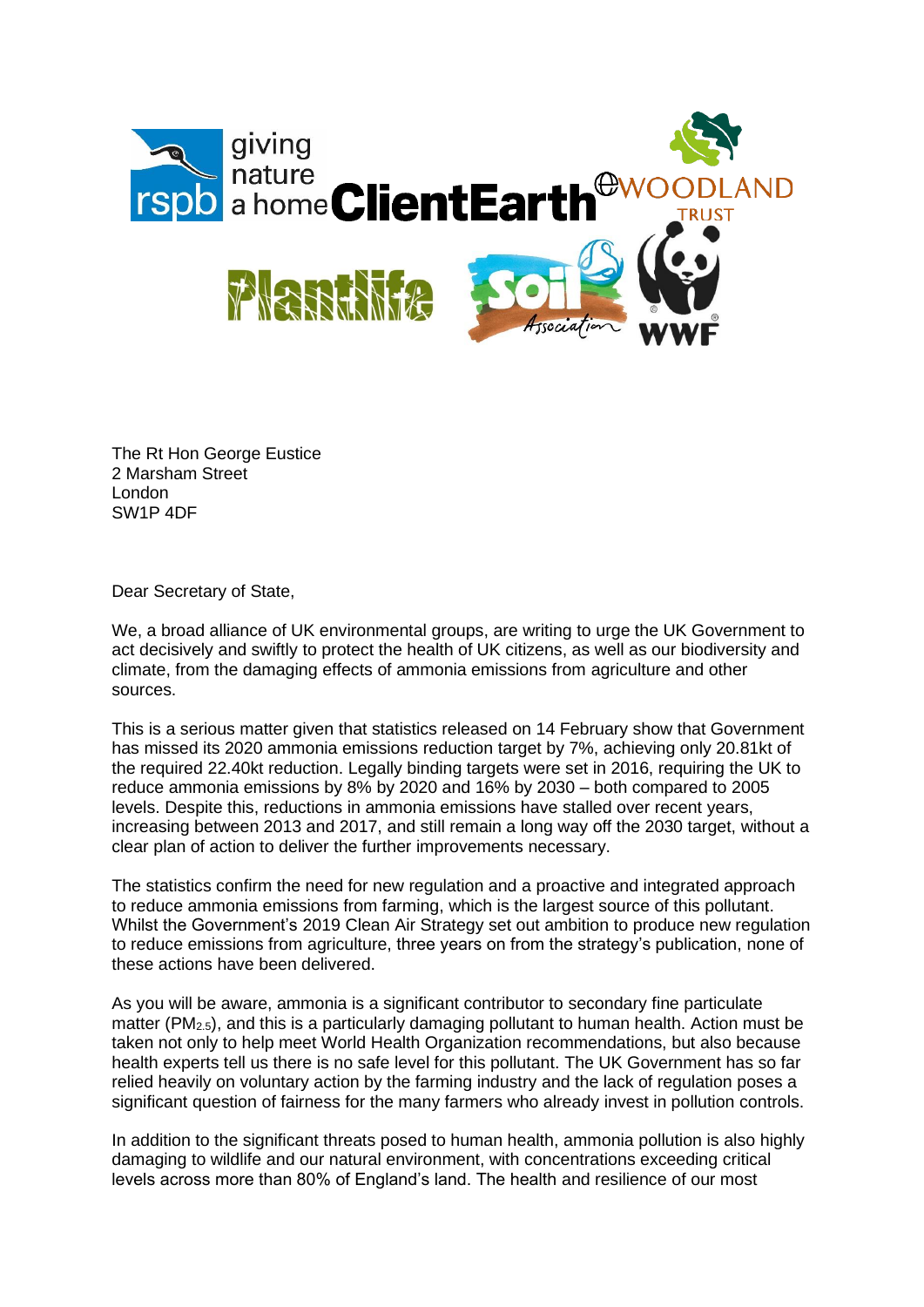important wildlife habitats has already been compromised by this pollutant; all woodlands and the vast majority of heathland and calcareous grassland exceed the critical load for nutrient nitrogen deposition from air pollution. This nitrogen acts as a fertiliser, driving unnaturally nutrient-rich conditions which many vital species cannot tolerate.

In order to comply with its existing legal duties and protect the health of people, rural communities and our critical wildlife, we must see the UK Government act with speed to urgently and specifically reduce ammonia emissions, including by delivering:

- **More effective regulation to better manage ammonia emissions from farming**, including commitments under the Clean Air Strategy 2019 to introduce new rules to reduce emissions from urea-based fertilisers, manure, slurry and digestate, and intensive poultry, livestock and dairy housing;
- an **improved National Air Pollution Control Programme**, setting out further action necessary to secure compliance with the UK's 2020 emission reduction targets as quickly as possible and ensure the UK is on track to comply with its 2030 commitments. The Secretary of State is under a legal requirement to produce a revised Programme by September 2022 at the very latest; and
- an update of the **UK Air Quality Strategy** 2007, setting out how action by local authorities will contribute to these goals, including through the planning system.

Although farm manures and fertilisers are the main sources of ammonia gases, they are also key sources of other forms of nitrogen pollution - nitrates leaching into our rivers and streams, and emissions of nitrous oxide, a powerful greenhouse gas. This means that **an integrated approach to reducing all forms of nitrogen pollution through regulation, incentives and advice is essential** to meet legal targets and duties across clean air & water, public health, net zero and nature's recovery.

We call on you to seize this moment to take a fresh, holistic and full-cycle approach to reducing the impacts of our overuse and waste of nitrogen. This includes a full assessment of nitrogen's sources, flows and impacts and mechanisms to bring pollution from all forms of nitrogen within safe environmental and health limits, including ammonia, nitrogen oxides (NOx), nitrates and nitrous oxides.

Achieving the above goals will also require coherence with other policies including:

- **new targets for air quality and biodiversity** for England by October, as required by the Environment Act 2021, and clear pathways to deliver these;
- review and refresh of the **25 Year Environment Plan** by 31 January 2023 in light of those targets:
- continued rollout of **Environmental Land Management, Catchment Sensitive Farming and other advice and incentives to support farmers** to go above and beyond compliance with regulation;
- commitment to longer term financial support and stronger powers for the recentlyenlarged Environment Agency Area Land & Water teams, given that the Government itself has identified enforcement as vital where advice and incentives alone prove insufficient.